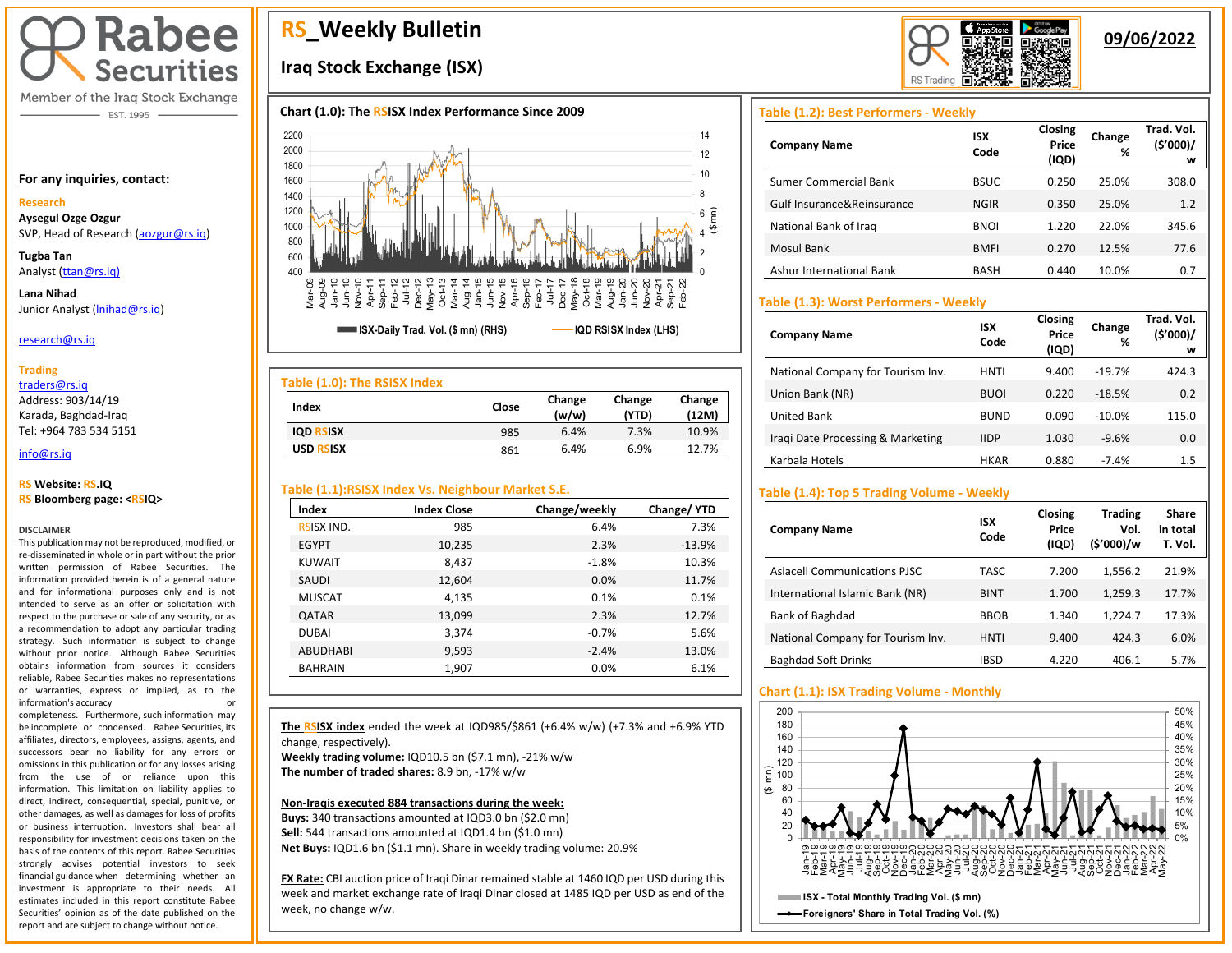

### Follow Rabee Securities (RS) on Twitter, join Facebook and LinkedIn groups.



İ

Į

## **Weekly News from Iraq**

### **Politics**

• Prime Minister (PM) Mustafa Al-Kadhimi said on Tuesday that 90% of the problems between Erbil and Baghdad have already been addressed. Al-Kadhimi made the remarks during a press conference in Baghdad where he spoke to reporters on the current challenges facing Iraq in general and his caretaker government. "The remaining 10% of the disputes between the Kurdistan Region and Iraqi Federal Government will be resolved soon." Kadhimi said. (Bas News)

• PM Mustafa Al-Kadhimi confirmed that the attack on the city of Erbil, on Wednesday, by a drone, translates the insistence of some to perpetuate the logic of chaos and strike the concepts of the state. Al-Kadhimi indicated, during a phone call with the PM of the Kurdistan Region, Masrour Barzani, following the attack, that the government rejects all forms of intimidation of citizens and attacks on the law and the state, and the Iraqi government is continuing to cooperate with the regional government in pursuing those that seek to destabilize. (PMO.iq)

• On Wednesday, PM Mustafa Al-Kadhimi, received the British Ambassador to Iraq, Mark Bryson-Richardson, and his accompanying delegation. During the meeting, they discussed relations between the two countries in various fields, and the progress of bilateral cooperation in the field of war on terrorism and combating ISIS. (PMO.iq)

• PM Mustafa Al-Kadhimi received the new commander of the North Atlantic Treaty Organization (NATO) Consultation and Training Mission in Iraq, General Giovanni Iannucci, and his accompanying delegation. The meeting discussed the work of the NATO mission in Iraq, and ways to develop it and overcome any difficulties it might face. (PMO.iq)

• PM Mustafa Al-Kadhimi received a delegation of the French Senate headed by Nicole Duranton, a member of the Council and head of the Iraqi French Friendship Group. The meeting witnessed a discussion of strengthening relations between the two countries in various fields and discussing the Iraqi government's efforts to launch policies to address the effects of climate change, and the current plans for economic reform. (PMO.iq)

• President Barham Salih met with Egyptian Foreign Minister Sameh Shoukry and with Jordanian Foreign Minister Ayman Al-Safadi. Iraq is eager to develop and advance its relations with Egypt and Jordan at every level, President Salih said. There should be further cooperation according to the tripartite cooperation mechanism signed by Iraq, Egypt, and Jordan in political, economic, and security areas, he added, with a focus on bringing positions together to establish security and stability in the region. (Presidency.iq)

• On Monday, PM Mustafa Al-Kadhimi received the Foreign Minister of Egypt, Sameh Shoukry, and Foreign Minister of Jordan, Ayman Al-Safadi, in the presence of the Iraqi Foreign Minister, Fuad Hussein. PM Al-Kadhimi stressed the importance of cooperation and coordination of regional positions on the path of consolidating peace and stability in the region. (PMO.iq)

• President Barham Salih received the credentials of the newly appointed U.S. Ambassador to Iraq, Ms. Alina L. Romanowski. President Salih wished to further enhance Iraqi - American ties and serving both nations' citizens. The U.S. Ambassador, in turn, said that the U.S. will continue to be a strong and unwavering partner in supporting security and stability in Iraq. Additionally, she emphasized the United States' eagerness to further develop relations with Iraq at every level. (Presidency.iq)

• Speaker of Parliament, Muhammad al-Halbousi, received the US Ambassador to Iraq, Alina L. Romanowski, on the occasion of the assumption of her new duties. The meeting discussed bilateral relations and means to enhance cooperation and partnership between the two countries, which will reflect positively on both peoples. (INA)

• Foreign Minister Fuad Hussein met with the U.S. Ambassador to Iraq, Alina L. Romanowski, on Sunday. They reviewed the most important files of bilateral cooperation between Iraq and the U.S, in addition to the most important developments at the regional and international levels. (MOFA)

• The Spokesperson of the Iraqi Ministry of Foreign Affairs, Ahmed Al-Sahaf, announced that Baghdad signed an important agreement with Beijing, on Monday, to grant exemptions from entry visa between both countries for specific groups of people. "An agreement has been signed to exempt holders of Service Passport, Diplomatic Passport and Special Passport from the entry visa between Iraq and China," Sahaf said. "The agreement will be ratified by the Iraqi Parliament in preparation for entry into force of the agreement," Sahaf clarified. (Iraqi News)

• President Barham Salih met the Iranian Minister of Health Bahram Eynollahi. The close relationships between the two neighboring countries were discussed during the meeting, and the conversation focused on the need to boost these relations, in the way that would most benefit both nations' ties and the States of the region as well. (Presidency.iq)

• President Barham Salih met, on Sunday, with Iraqi Minister of Health Hani Musa Al-Aqabi. Health conditions-related matters in Iraq were discussed during the meeting, and participants at the meeting spoke of the preventive actions being taken to address the coronavirus outbreak and how to treat and control other epidemics and diseases. (Presidency.iq)

• Kurdistan Region PM Masrour Barzani on Sunday received UK Ambassador to Iraq Mark Bryson-Richardson to discuss collaboration between Erbil and London on education, health, and defense. They also exchanged views on the latest developments in Iraq and the wider region, including the prolonged disputes between the KRG and the federal government of Iraq. (Bas News)

• Kurdistan Region PM Masrour Barzani on Sunday received Radu Octavian Dobre, the Romanian Ambassador to Iraq, discussing bilateral relations between Erbil and Bucharest. "During the meeting Barzani expressed his hopes for the development of ties between the Kurdistan Region and Romania," Barzani's office said. (Bas News)

#### **Economics**

• A meeting has been held in Baghdad to prepare for the World Bank-funded project to modernize Iraq's public financial management systems. During the meeting, the foundations of implementing the digitization of financial management were discussed, including the implementation of the first phase of the integrated financial management system, and the introduction of new ways of working to be implemented through new tools and practices, in addition to integrating and simplifying public financial management processes. (Iraq Business News)

• Ministry of Finance stated on Tuesday that "under the guidance and follow-up of the Minister of Finance, Ali Allawi, and based on the agreement between the Ministry of Finance and the World Bank, related to the aspect of improving the work of the tax system in Iraq, he expressed his willingness to provide the necessary support towards reforms of tax administration." (INA)

• On Monday, the Governor of the Central Bank of Iraq, Mustafa Ghaleb Mokhif, received the Ambassador of the Islamic Republic of Iran to Iraq, Mr. Muhammad Kazem Al Sadiq. During the meeting, they discussed aspects of banking and economic cooperation between the two countries, paying the financial dues owed by Iraq, and overcoming the obstacles facing the work of Iranian companies in the country. (CBI)

• PM Mustafa Al-Kadhimi, announced on Tuesday that the reserves of the Central Bank of Iraq (CBI) reached \$76 bn, and pledged that it will reach \$90 bn by the end of 2022. (Iraqi News)

#### **Economics (cont.)**

• The Ministry of Oil revealed on Friday, the size of the increase in Iraq's production after the OPEC Plus group agreed to raise production in the coming months of July and August by 456 K barrels, while it indicated the total volume of production in Iraq next month. A spokesman for the Ministry of Oil, Assem Jihad stated, "The increase in production will be at a rate of 71 K bpd, which will increase Iraq's total production to 4.6 mn barrels as of next July." (INA)

• PM Mustafa Al-Kadhimi, received the Ambassador of China to Iraq, Mr. Cui Wei, and his accompanying delegation. During the meeting, Al-Kadhimi expressed the government's interest in developing bilateral relations with China and establishing real long-term partnerships in various fields, foremost of which are energy, reconstruction, economic and educational projects, especially building schools. (PMO.iq)

• The Minister of Water Resources, Mahdi Rashid Al-Hamdani, confirmed on Sunday, that "dialogues are ongoing with neighboring countries, and the special envoy of the Turkish president is supposed to visit Iraq, but the date of the visit has not been set." He expressed that "the visit will be close to discussing the water crisis that is taking place in the whole region, and discussing fair and equitable water quotas for Iraq," noting that "a tripartite meeting including Iraq, Iran and Turkey will be held in Baghdad." (INA)

• The Government of Denmark has committed long-term funding to UNITAD's pursuit of justice for ISIS's international crimes in Iraq. The funding agreement of 16 mn Danish Kroner (approximately \$2.3 mn) will support key areas of UNITAD's work until the end of 2025. (Bas News)

• The Ministry of Foreign Affairs and International Cooperation of Italy, through the Italian Agency for Development Cooperation, is supporting the United Nations Development Programme (UNDP) with an additional €2 mn (\$2.26 mn) to assist communities affected by the ISIS. (Iraq Business News)

• The Iraqi Council of Representatives on Wednesday passed the Emergency Food Security Bill, which was proposed by the federal government. According to Iraqi media outlets, a total of 273 lawmakers attended the parliamentary session, which was specifically held to vote on the Emergency Food Security Bill. The bill, worth IQD27 trln, was approved after it secured a majority of the votes in the 329-seat assembly, reports said. (Bas News)

• The Iranian Consul in Erbil, Nasrallah Rashnoudi, said on Wednesday that his country seeks to establish a partnership with Nineveh governorate in various fields. Rashnoudi said in Mosul that this is his second fruitful visit to the city, noting that there is a plan to open a branch for the consulate in Mosul. (Shafaq)

• A new Border crossing has been opened between the Kurdistan Region and Iran, a source reported. The source said that the local authorities in Saneh province (Iran) are allowing tourists to enter through the Sayran Ban border crossing starting June 4. (Shafaq News)

### **Iraq Stock Exchange**

• ISX suspended trading of Al-Mansour Bank (BMNS) starting Jun. 5 due to the AGM that was held on Jun. 8. The bank decided in its AGM to distribute 4% cash dividends (IQD0.04 dividend per share, 8% dividend yield).

• ISX had suspended trading of Trans Iraq Bank for Investment (BTRI) starting Jun. 6 due to the AGM that was held on Jun. 9 to discuss and approve 2021 annual financial statements, dividend distribution and writing off an amount of IQD2.1 bn from provision for doubtful debts' account.

• ISX suspended trading of Al-Mashreq Al-Arabi Islamic Bank for Investment (BAMS) starting Jun. 7 due to the GA that will be hold on Jun. 12 to elect seven original and seven alternative board members.

• ISX suspended trading of Al-Taif Islamic Bank (BTIB) starting Jun. 7 due to the AGM that will be held on Jun. 12 to discuss and approve 2021 annual financial statements and dividend distribution

• Al-Mansour Pharmaceutical Industries (IMAP) invited its shareholders to subscribe on 6.1 bn shares starting Jul. 3 from the capital increase to IQD16.0 bn through 61.38% rights issue. Subscription period is no less than 30 days and no more than 60 days.

• Middle East Producing & Marketing – Fish (AMEF) resumed trading on Jun. 8 after being suspended from trading for its GA (May 26) in which they elected five original and five alternative board members.

• New shares of Ishtar Hotel (HISH) from the capital increase from IQD3.5 bn to IQD7.0 bn through 100% bonus issue resumed trading on Jun. 9.

• ISX will suspend trading of National Company for Tourism Investment (HNTI) starting Jun. 14 due to the AGM that will be held on Jun. 19 to discuss and approve 2020 annual financial statements.

### **Table (1.5): Financial Statement Announcements (this week)**

| Sector / Company Name                | <b>ISX Code</b> | Profit (Loss) Before Tax (IQD '000) |           |                     | Profit (Loss) Before Tax (\$) |             |                |  |  |  |  |
|--------------------------------------|-----------------|-------------------------------------|-----------|---------------------|-------------------------------|-------------|----------------|--|--|--|--|
|                                      |                 | 3M21                                |           | 3M22 Y/Y Change (%) | 3M21                          | 3M22        | Y/Y Change (%) |  |  |  |  |
| <b>Banking Sector</b>                |                 |                                     |           |                     |                               |             |                |  |  |  |  |
| Frbil Bank for Invest. & Finance     | <b>BERI</b>     | 3.200.073                           | 2.918.636 | $-9%$               | 2.185.448                     | 1.977.678   | $-10%$         |  |  |  |  |
| Average IQD/US\$**                   |                 |                                     |           |                     | 1.464                         | 1.476       | 1%             |  |  |  |  |
| Sector / Company Name                | <b>ISX Code</b> | Profit (Loss) Before Tax (IQD '000) |           |                     | Profit (Loss) Before Tax (\$) |             |                |  |  |  |  |
|                                      |                 | <b>FY20</b>                         |           | FY21 Y/Y Change (%) | <b>FY20</b>                   | <b>FY21</b> | Y/Y Change (%) |  |  |  |  |
| <b>Banking Sector</b>                |                 |                                     |           |                     |                               |             |                |  |  |  |  |
| Sumer Commercial Bank                | BSUC*           | 1.255.122                           | 1.373.583 | 9%                  | 1.006.811                     | 928.195     | $-8%$          |  |  |  |  |
| <b>Industry Sector</b>               |                 |                                     |           |                     |                               |             |                |  |  |  |  |
| AI-Khazer for Construction Materials | IKHC*           | 101.150                             | 284.823   | 182%                | 81.138                        | 192.469     | 137%           |  |  |  |  |
| Average IQD/US\$**                   |                 |                                     |           |                     | 1.247                         | 1.480       | 19%            |  |  |  |  |

*Source: Iraq Stock Exchange (ISX), Iraqi Securities Commission (ISC), Rabee Securities (RS)*

*\*Audited \*\* We calculate average IQD/US\$ by calculating the average market price of IQD*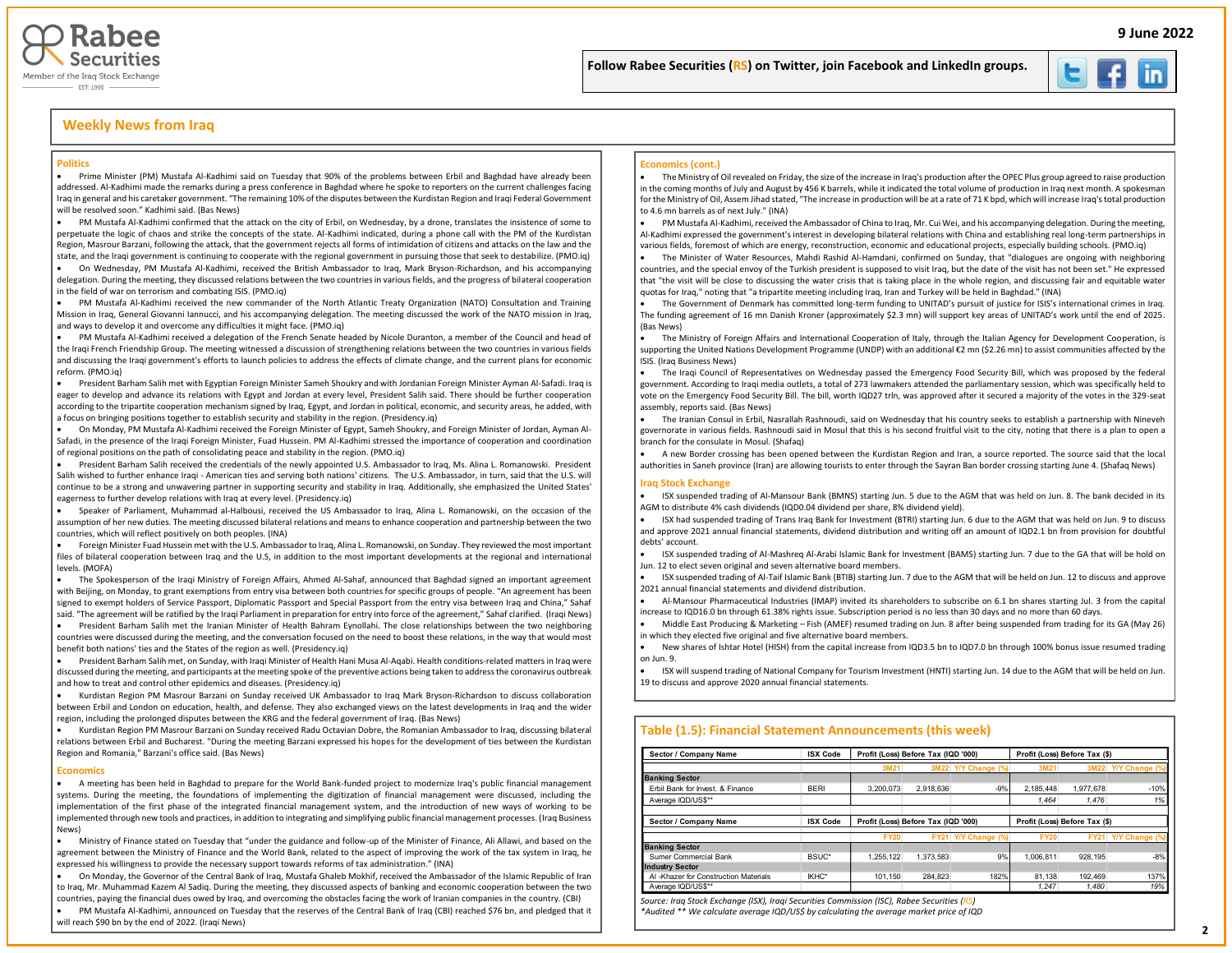

# **Weekly Charts and Tables**

### **Table (1.6): Iraq Stock Exchage (ISX) Dividend Yields**

| Iraq Stock Exchange (ISX) - Dividend Yields                                           |      |      |      |      |                     |
|---------------------------------------------------------------------------------------|------|------|------|------|---------------------|
|                                                                                       |      |      |      |      | <b>Last Twelve-</b> |
|                                                                                       | 2018 | 2019 | 2020 | 2021 | <b>Months</b>       |
| Average Dividend Yield (%) of All ISX Stocks                                          | 1.5% | 1.1% | 0.9% | 0.7% | 0.7%                |
| Average Dividend Yield (%) of Non-Zero Dividend Yields of ISX Stocks                  | 5.2% | 4.8% | 4.8% | 4.3% | 4.6%                |
| Average Dividend Yield (%) of All Top-20 ISX Stocks (by Mcap)                         | 2.2% | 1.7% | 2.1% | 1.0% | 1.2%                |
| Average Dividend Yield (%) of Non-Zero Dividend Yields of Top-20<br><b>ISX stocks</b> | 4.8% | 3.8% | 4.8% | 7.0% | 8.2%                |

*\*As of Today*

*Note: While calculating the dividend yields for the ISX for different periods, we grouped the ISX listed companies based on the date when the shares resumed trading following the dividend distribution decision taken in the AGM.* 

### **Table (1.7): Recent Dividend Distributions by ISX Listed Companies**

| <b>Company Name</b>                     | <b>ISX</b>  | Ex-dividend Ex-dividend |             | <b>Dividend</b> | <b>Dividend</b> |
|-----------------------------------------|-------------|-------------------------|-------------|-----------------|-----------------|
|                                         | Code        | date                    | date price  |                 | Yield           |
|                                         |             |                         | (IQD/share) | (IQD/share)     | (%)             |
| Iraqi Agr. Products Marketing Meat      | <b>AIPM</b> | $4-Feh-21$              | 4.60        | 0.050           | 1.1%            |
| Iragi Agricultural Products             | <b>AIRP</b> | 23-Dec-20               | 12.65       | 0.500           | 4.0%            |
| Iragi for Seed Production               | AISP        | $4$ -Jul-21             | 11.60       | 0.600           | 5.2%            |
| Middle East Producing & Mark. - Fish    | <b>AMEF</b> | $2-May-21$              | 11.45       | 0.050           | 0.4%            |
| Commercial Bank of Iraq                 | <b>BCOI</b> | $21$ -Jan- $21$         | 0.43        | 0.025           | 5.8%            |
| Al-Mansour Bank                         | <b>BMNS</b> | 20-Jun-21               | 0.58        | 0.060           | 10.3%           |
| National Bank of Iraq                   | <b>BNOI</b> | 11-Mar-21               | 0.87        | 0.080           | 9.2%            |
| Al-Taif Islamic Bank                    | <b>BTIB</b> | 15-Jul-21               | 1.00        | 0.000056        | 0.000056        |
| Trust International Islamic Bank        | <b>BTRU</b> | 23-Mar-22               | 0.35        | 0.010           | 2.9%            |
| <b>Baghdad Hotel</b>                    | <b>HBAG</b> | 27-Mar-22               | 8.80        | 0.280           | 3.2%            |
| <b>Baghdad Hotel</b>                    | <b>HBAG</b> | 8-Dec-20                | 8.00        | 0.500           | 6.3%            |
| <b>Babylon Hotel</b>                    | <b>HBAY</b> | $1-Nov-21$              | 84.00       | 1.750           | 2.1%            |
| <b>National for Tourist Investments</b> | <b>HNTI</b> | 26-Apr-21               | 8.19        | 0.190           | 2.3%            |
| <b>Baghdad Soft Drinks</b>              | <b>IBSD</b> | 17-Apr-22               | 4.72        | 0.250           | 5.3%            |
| <b>Baghdad Soft Drinks</b>              | <b>IBSD</b> | 25-Feb-21               | 4.60        | 0.200           | 4.3%            |
| <b>Al-Khazer Construction Materials</b> | <b>IKHC</b> | $1-Sep-21$              | 0.80        | 0.100           | 12.5%           |
| AL-Kindi of Veterinary Vaccines Drugs   | <b>IKLV</b> | $1$ -Jun-21             | 1.60        | 0.020           | 1.3%            |
| Ready Made Clothes                      | <b>IRMC</b> | 30-Nov-21               | 14.06       | 0.070           | 0.5%            |
| Ready Made Clothes                      | <b>IRMC</b> | $5 - Jan - 21$          | 10.73       | 0.070           | 0.7%            |
| Al-Ameen Estate Investment              | SAEI        | 22-Jun-21               | 0.77        | 0.030           | 3.9%            |
| <b>Baghdad Passengers Transport</b>     | <b>SBPT</b> | $9-Aug-21$              | 29.61       | 1.400           | 4.7%            |
| Mamoura Real-estate                     | <b>SMRI</b> | 12-May-22               | 2.99        | 0.060           | 2.0%            |
| <b>Asiacell Communications PJSC</b>     | <b>TASC</b> | 23-May-22               | 8.50        | 1.000           | 11.8%           |
| <b>Asiacell Communications PJSC</b>     | <b>TASC</b> | 27-Sep-21               | 9.42        | 0.700           | 7.4%            |

*Note:According to Iraqi securities rules, the ex-date is the last trading session before the Annual General Assembly Meeting (AGM). Shareholders who own the shares before or at the market close on the ex-date have the right to receive dividend and/or bonus shares and participate in the rights issue at the book value. We calculate dividend yields by dividing dividend per share to the closing price before the AGM.*

*Source: Iraq Stock Exchange (ISX), Iraqi Securities Commission (ISC), Rabee Securities (RS)*



### **Table (1.8): Iraq's International Bonds**

|      | 2023 Eurobond (Coupon rate: 6.75%,<br>2 times per year, Issue Vol.: \$1.0 bn) | 2028 Eurobond (Coupon rate: 5.80%,<br>2 times per year, Issue Vol.: \$2.7 bn) |
|------|-------------------------------------------------------------------------------|-------------------------------------------------------------------------------|
|      | Price                                                                         | Price                                                                         |
| Last | 99.6                                                                          | 94.1                                                                          |
|      | *As of June 9, 2022, Source: Börse Frankfurt (Frankfurt Stock Exchange)       |                                                                               |

### **Recent Data for Public Budget, Inflation, Net Foreign Assets of CBI and Iraq Banking Sector B/S Performance**

### **Public Budget (in the first months of 2022 (4M22):**

Public budget revenues: +89% y/y to IQD47.1 trln (around \$31.8 bn) Public budget expenses: +35% y/y to IQD31.8 trln (around \$21.5 bn) Public budget recorded an IQD15.4 trln (around \$10.4 bn) surplus in 4M22, up by 943% y/y. (Source: MoF [website\)](http://mof.gov.iq/obs/ar/Pages/obsDocuments.aspx)

**Annual Inflation (March 2022):** +5.2% (y/y change).

**Net Foreign Assets of CBI (as of Apr. 21, 2022):** IQD98.5 trln (\$67.5 bn), +8.5% ytd.

### **Iraq Banking Sector (As end of March 2022)**

**Total Assets:** IQD161.5 trln (\$109.9 bn), +1.0% ytd.

**Total Deposits**: IQD97.0 trln (\$66.0 bn), +0.4% ytd.

-Saving and fixed deposits: IQD26.4 trln (\$18.0 bn), +2.4% ytd.

-Current deposit accounts: IQD70.6 trln (\$48.0 bn), -0.1% ytd (constituted 72.8% of total banking sector deposits).

**Total Cash Credit Extended by Commercial Banks:** IQD52.6 trln (\$35.8 bn), -0.7% ytd.

-Private sector cash credits: -0.9% ytd to IQD29.3 trln (\$19.9 bn) (constituted 55.7% of total banking sector credits). (Source: CBI - [Economic and Statistic Data Website\)](https://cbiraq.org/)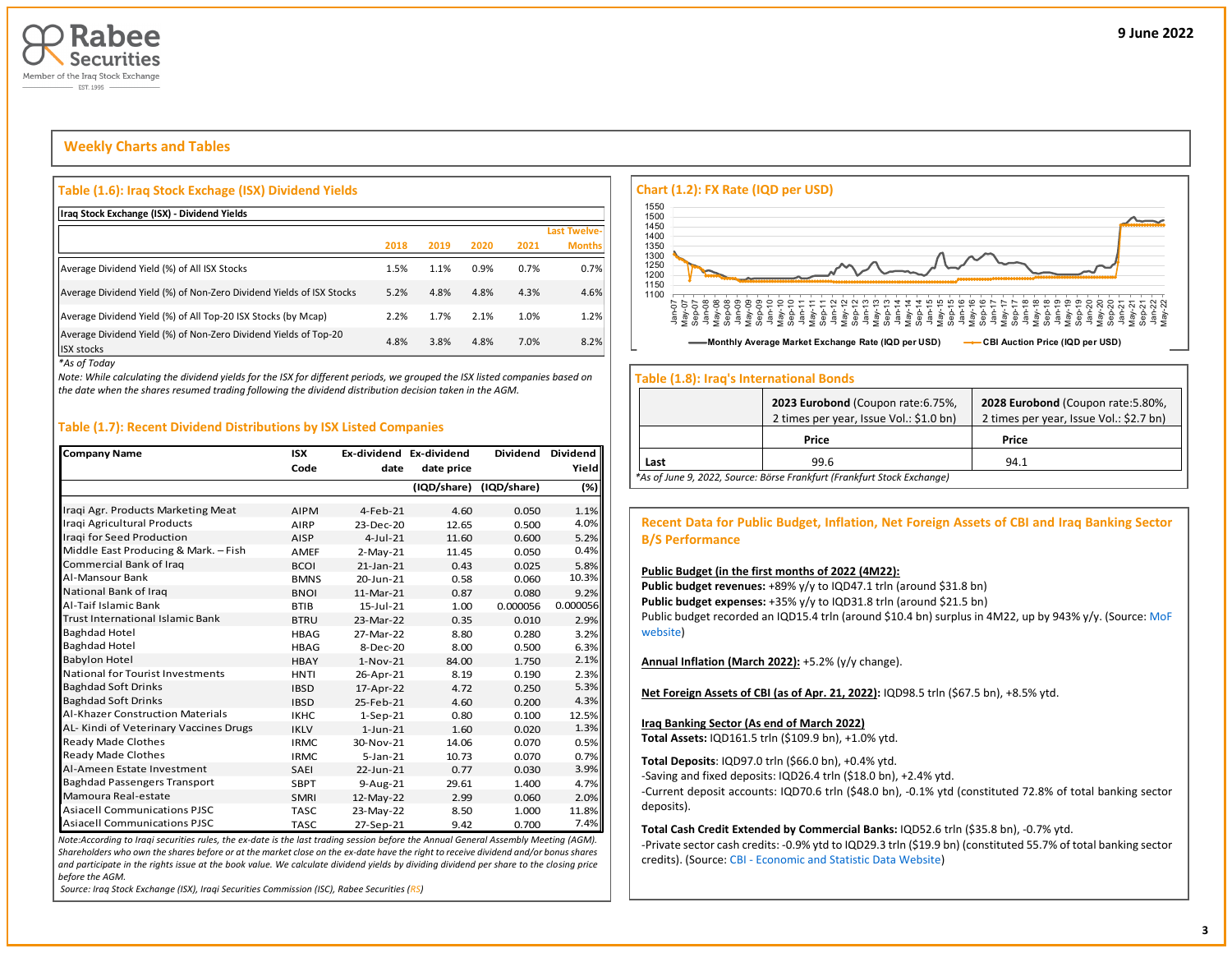# **Weekly Transactions in Brief**

# **Table (1.9): Performance of Traded Shares**

|                                            | <b>ISX</b>  | Paid-in Capital   |         | Closing<br>Price | <b>Market Cap</b>  | Weekly Chg.              | <b>YTD Chg</b>           | <b>Trading Vol.</b> |               |                                 | P/E   |       |      | P/BV |     |             | Profit Before Tax (IQD<br>mn) |          |                                   | BV (IQD mn) |            | <b>Note</b>              |
|--------------------------------------------|-------------|-------------------|---------|------------------|--------------------|--------------------------|--------------------------|---------------------|---------------|---------------------------------|-------|-------|------|------|-----|-------------|-------------------------------|----------|-----------------------------------|-------------|------------|--------------------------|
|                                            | Code        | $(IQDmn)$ (\$ mn) |         | (IQD)            | $(IQDmn)$ $($mn)$  | (%)                      | (%)                      | (IQD'000)           | Last<br>Fin.* | FY19 FY20 Last* FY19 FY20 Last* |       |       |      |      |     | <b>FY19</b> | <b>FY20</b>                   | Last*    | FY19                              | <b>FY20</b> | Last*      |                          |
| <b>Telecom Sector</b>                      |             |                   |         |                  |                    |                          |                          |                     |               |                                 |       |       |      |      |     |             |                               |          |                                   |             |            |                          |
| <b>Asiacell Communications PJSC</b>        | <b>TASC</b> | 310,000           | 208.8   | 7.20             | 2,232,000 1,503.0  | 1.6%                     | 10.9%                    | 2,310,958           | 3M22          | 15.6                            | 9.3   | 36.9  | 2.0  | 1.8  | 1.5 |             | 227.837 226.395               | 72.394   | 1.372.302                         | 1,292,856   | 1,470,451  |                          |
| Al-Khatem Telecoms                         | <b>TZNI</b> | 1,829,783         | 1,232.2 | 2.21             | 4,043,820 2,723.1  | $-6.0%$                  | $-3.9%$                  | 1,101               | 3M22          | 57.3 41.4 871.3                 |       |       | 2.3  | 1.8  |     |             | 1.7 101,841 124,042           | 5,980    | 1,958,556                         | 2,428,860   | 2,402,853  |                          |
| Total                                      |             | 2,139,783         | 1,441   |                  | 6,275,820 4,226.1  |                          |                          | 2,312,059           |               |                                 |       |       |      |      |     |             | 329,678 350,437 78,374        |          | 3,330,858                         | 3,721,716   | 3,873,304  |                          |
|                                            |             |                   |         |                  |                    |                          |                          |                     |               |                                 |       |       |      |      |     |             |                               |          |                                   |             |            |                          |
| <b>Banking Sector</b>                      |             |                   |         |                  |                    |                          |                          |                     |               |                                 |       |       |      |      |     |             |                               |          |                                   |             |            |                          |
| Al-Arabiya Islamic Bank (NR)               | <b>BAAI</b> | 250,000           | 168.4   | 1.15             | 193.6<br>287,500   |                          |                          | $\Omega$            | 3M22          | m.d.                            | m.d.  | n.v   | 1.2  | 1.2  | 1.2 | 384         | 358                           | $-402$   | 249,150                           | 249,510     | 246.037    |                          |
| Asia Al Iraq Islamic Bank                  | <b>BAIB</b> | 250,000           | 168.4   | 1.08             | 270,000<br>181.8   | $\overline{a}$           |                          | $\mathbf 0$         |               | 3M22 807.6 299.0 #####          |       |       | 0.7  | 1.4  | 1.1 | 160         | 850                           | 1,004    | 148,513                           | 149,235     | 249,166    |                          |
| Ameen Al-Iraq Islamic Bank (NR)            | <b>BAME</b> | 200,000           | 134.7   | 1.00             | 200,000<br>134.7   |                          |                          | $\Omega$            | <b>FY21</b>   | n.a.                            | n.v.  | n.a.  | n.a. | 1.0  | n.a | $-730$      | $-1.943$                      | 18       | 99,172                            | 97,228      | 150,040    | Suspend/GA               |
| Al-Mashreq Al-Arabi Islamic Bank (NR)***   | <b>BAMS</b> | 250,000           | 168.4   | $\sim$           |                    |                          |                          | $\mathbf 0$         | 3M22          | n.a.                            | n.a.  | n.a.  | n.a. | n.a. | n.a | $-1,689$    | 2,141                         | 1,418    | 96,986                            | 148,823     | 201,199    | Suspend/GA               |
| Al-Ansari Isl. Bank for Inv.&Fin. (NR)     | <b>BANS</b> | 250,000           | 168.4   | 1.00             | 250,000<br>168.4   | $\sim$                   |                          | $\Omega$            | 3M22          | n <sub>a</sub>                  | n.a   | n.a   | n.a. | n.a. | n.a | $-932$      | 1.337                         | $-1,318$ | 243,419                           | 243,777     | 243,666    |                          |
| Ashur International Bank                   | <b>BASH</b> | 250,000           | 168.4   | 0.44             | 110,000<br>74.1    | 10.0%                    |                          | 1,089               | 9M21          | 12.9                            | 4.7   | 11.5  | 0.2  | 0.3  | 0.4 | 5,675       | 19,271                        | 9,884    | 258,681                           | 273,564     | 281,735    |                          |
| <b>Babylon Bank</b>                        | <b>BBAY</b> | 250,000           | 168.4   | 0.10             | 25,000<br>16.8     |                          |                          | $\Omega$            | 3M22          | 20.8                            | n.v   | n.v.  | 0.1  | 0.1  | 0.1 | 1,581       | $-6,864$                      | 459      | 273,170                           | 251,848     | 257,255    | Suspend/ISC              |
| Bank of Baghdad                            | <b>BBOB</b> | 250,000           | 168.4   | 1.34             | 335,000<br>225.6   | 8.1%                     | 30.1%                    | 1,818,643           | 3M22          | 10.3                            | 5.1   | 11.3  | 0.3  | 0.4  | 1.1 | 10,837      | 25,775                        | 12,398   | 273,641                           | 278,436     | 318,872    | $\sim$                   |
| Cihan Bank for Islamic & Finance           | <b>BCIH</b> | 255,000           | 171.7   | 2.29             | 583,950<br>393.2   |                          |                          | 1,145               | 3M22          | m.d.                            | 175.2 | 84.9  | 2.2  | 2.1  | 2.0 | 593         | 3.925                         | 898      | 291,502                           | 277,986     | 288,607    |                          |
| Commercial Bank of Iraq                    | <b>BCO</b>  | 250,000           | 168.4   | 0.56             | 140,000<br>94.3    | 1.8%                     | $-9.7%$                  | 35,262              | 3M22          | 17.5                            | 3.1   | 10.9  | 0.4  | 0.4  | 0.4 | 6,554       | 40,366                        | 2,643    | 271,929                           | 307,755     | 317,197    |                          |
| Dar Es Salaam Inv. Bank (NR)***            | <b>BDSI</b> | 250,000           | 168.4   | 0.13             | 32,500<br>21.9     |                          |                          | $\mathbf{0}$        | 3M18          |                                 | n.a.  | n.v.  | n.a. | n.a  | 0.4 |             |                               | 2.770    |                                   |             | 82,201     | Suspend/ISC              |
| Economy Bank (NR)                          | <b>BEFI</b> | 250,000           | 168.4   | 0.53             | 132,000<br>88.9    | $\sim$                   | $\overline{a}$           | $\Omega$            | <b>FY21</b>   | n a                             | 31.7  | 23.1  | 0.5  | 0.5  | 0.5 | 5.013       | 4,904                         | 223      | 255,463                           | 250.106     | 256,017    | Suspend/ISC              |
| <b>Elaf Islamic Bank</b>                   | <b>BELF</b> | 250,000           | 168.4   | 0.45             | 75.8<br>112,500    | 9.8%                     | 2.3%                     | 1.006               | 3M22          | 46.7                            | 20.7  | 92.7  | 0.2  | 0.3  | 04  | 1.218       | 3.783                         | $-577$   | 258,710                           | 265,092     | 255.990    |                          |
| Erbil Bank for Invest. & Finance (NR)      | <b>BERI</b> | 265.000           | 178.5   | 0.11             | 19.6<br>29,150     | $\overline{\phantom{a}}$ | $\overline{\phantom{a}}$ | $\Omega$            | 3M22          | n v                             | n.v   | n.v   | 0.2  | 0.1  | 0.1 |             | $-3.897 - 13.382$             | 2.919    | 269.596                           | 275,684     | 269.710    | $\overline{a}$           |
| <b>Gulf Commercial Bank</b>                | <b>BGUC</b> | 300,000           | 202.0   | 0.16             | 32.3<br>48,000     | 6.7%                     | 6.7%                     | 16.050              | 3M22          | n.v.                            | n.v.  | n.v.  | 0.1  | 0.1  | 0.2 | $-3,931$    | 106                           | $-1,380$ | 306,709                           | 307,172     | 306,498    |                          |
| Investment Bank of Iraq                    | <b>BIBI</b> | 250.000           | 168.4   | 0.30             | 75,000<br>50.5     | 7.1%                     |                          | 7.224               | 3M22          | m.d.                            | 12.3  | 59.4  | 0.3  | 0.2  | 0.3 | 17          | 5.526                         | 182      | 260.626                           | 265.274     | 278.732    |                          |
| International Development Bank (NR)        | <b>BIDB</b> | 250,000           | 168.4   | 0.81             | 202,500<br>136.4   | $\sim$                   |                          | $\Omega$            | 3M22          | 39.1                            | 14.9  | 9.3   | 0.8  | 0.7  | 0.7 | 6,096       | 16,055                        | 7,609    | 269,262                           | 282,495     | 306,445    |                          |
| Iraqi Islamic Bank                         | <b>BIB</b>  | 250,000           | 168.4   | 0.53             | 132,500<br>89.2    | $-1.9%$                  | 6.0%                     | 903                 | 3M22          | 84                              | 6.2   | 15.3  | 0.4  | 0.3  | 0.5 | 14,541      | 18,011                        | 7,206    | 272,140                           | 289,594     | 282,676    |                          |
| Iraqi Middle East Investment Bank          | <b>BIME</b> | 250,000           | 168.4   | 0.19             | 47,500<br>32.0     |                          | $-5.0%$                  | 54,613              |               | 3M22 317.8                      | n.v   | 9.8   | 0.1  | 0.1  | 02  | 194         | $-1,687$                      | 720      | 267,290                           | 264,891     | 265,650    | Suspend/GA               |
| Iraq Noor Islamic Bank (NR)                | <b>BINI</b> | 250,000           | 168.4   | 1.00             | 250,000<br>168.4   |                          |                          | $\mathbf 0$         | 3M22          | 83.4                            | m.d.  | n.v.  | 0.9  | 1.0  | 1.0 | 3,302       | 44                            | $-302$   | 253,686                           | 253,585     | 249,085    |                          |
| International Islamic Bank (NR)            | <b>BINT</b> | 260,846           | 175.7   | 1.70             | 443,438<br>298.6   |                          |                          | 1,870,000           | FY21          | 312.4<br>n.v.                   |       | 217.6 | 5.0  | 4.2  | 1.7 | $-1,897$    | 1,980                         | 2,777    | 98,801                            | 100,541     | 260,374    |                          |
| Al Janoob Islamic Bank (NR)                | <b>BJAB</b> | 250,000           | 168.4   | 1.00             | 250,000<br>168.4   | $\overline{a}$           | $\overline{a}$           | $\mathsf 0$         | 3M22          | m.d. 449.6                      |       | 22.6  | 1.0  | 1.0  | 1.0 | 158         | 654                           | 6,604    | 250,835                           | 251,329     | 262,749    | Suspend/GA               |
| Kurdistan International Islamic Bank       | <b>BKUI</b> | 400,000           | 269.4   | 1.30             | 520,000<br>350.2   | $\sim$                   | 4.0%                     | 1,300               |               | 3M22 217.1                      | 36.8  | 51.8  | 1.1  | 1.0  | 0.8 | 2.362       | 12,932                        | 10,610   | 400,000                           | 400,000     | 630,408    |                          |
| Al-Ataa Islamic Bank (NR)                  | <b>BLAD</b> | 250,000           | 168.4   | 0.26             | 65,000<br>43.8     | $-3.7%$                  | 52.9%                    | 1,355               | 9M21          | n.v.                            | n.v   | 20.3  | 0.3  | 0.1  | 0.3 | $-5,101$    | $-2,479$                      | 4,318    | 239,129                           | 241,633     | 243,167    | $\sim$                   |
| <b>Mosul Bank</b>                          | <b>BMFI</b> | 252,500           | 170.0   | 0.27             | 68,175<br>45.9     | 12.5%                    | 80.0%                    | 115,187             | 3M22          | 11.8                            | 22.6  | 15.4  | 0.2  | 0.1  | 0.2 | 4,022       | 1,709                         | 1,853    | 268,461                           | 269,589     | 272,852    |                          |
| Al-Mansour Bank                            | <b>BMNS</b> | 250,000           | 168.4   | 0.50             | 125,000<br>84.2    | $\sim$                   | $-2.0%$                  | $\mathsf 0$         | 3M22          | 20.2                            | 20.3  | 13.5  | 0.6  | 0.5  | 0.4 | 9,743       | 8,126                         | 2,686    | 279,661                           | 286,555     | 282,740    | Suspend/GA               |
| Al Mustashar Islamic Bank (NR)             | <b>BMUI</b> | 250,000           | 168.4   | 1.00             | 250,000<br>168.4   | $\sim$                   | $\sim$                   | $\Omega$            | 3M22          | n.a.                            | 46.3  | n.v   | n.a. | 1.6  | 1.0 | 3.599       | 6.005                         | $\Omega$ | 152,075                           | 157,479     | 250,392    |                          |
| National Islamic Bank                      | <b>BNAI</b> | 251,000           | 169.0   | 1.02             | 256,020<br>172.4   | $\overline{a}$           | 2.0%                     | $\mathbf 0$         |               | 3M22 100.3 121.6                |       | 309.7 | 0.9  | 0.7  | 0.9 | 3,022       | 2,035                         | 402      | 279,186                           | 275,075     | 274,944    | $\overline{a}$           |
| National Bank of Iraq                      | <b>BNOI</b> | 250,000           | 168.4   | 1.22             | 205.4<br>305,000   | 22.0%                    | $-0.8%$                  | 513.243             | 3M22          | 16.6                            | 11.6  | 9.4   | 0.6  | 0.7  | 0.9 | 11.467      | 24,708                        | 12.628   | 256,642                           | 307,295     | 321,734    |                          |
| North Bank                                 | <b>BNOR</b> | 300,000           | 202.0   | 0.09             | 18.2<br>27,000     |                          |                          | $\mathbf 0$         | 3M22          | n.v.                            | n.v   | n.v   | 0.1  | 0.1  | 0.1 | $-12.549$   | $-2,962$                      | $-1,754$ | 265,428                           | 262,467     | 253,424    | Suspend/ISC              |
| Al-Qabedh Islamic Bank (NR)                | <b>BQAB</b> | 250,000           | 168.4   | 0.24             | 40.4<br>60,000     |                          |                          | $\Omega$            | FY21          | n.v.                            | 15.0  | 422.7 | 1.0  | 0.2  | 0.2 | $-4.042$    | 4.629                         | 167      | 240,913                           | 244,907     | 245,074    |                          |
| Al-Qurtas Islamic Bank (NR)                | <b>BQUR</b> | 250,000           | 168.4   | 1.00             | 168.4<br>250,000   | $\overline{a}$           |                          | $\Omega$            | 3M22          | n.a.                            | 89.3  | 177.5 | n.a. | 1.0  | 1.0 | 1,605       | 3,324                         | 408      | 252,051                           | 254,851     | 255,974    |                          |
| Al-Rajih Islamic Bank for Inv.&Fin. (NR)   | <b>BRAJ</b> | 250,000           | 168.4   | 1.00             | 250,000<br>168.4   |                          |                          | $\Omega$            | 3M22          | n.a.                            | n.v.  | 51.6  | n.a. | 1.1  |     | 3.591       | $-10.282$                     | 792      | 247,115                           | 236,284     | 236,692    | Suspend/ISC              |
| Credit Bank of Iraq (NR)                   | <b>BROI</b> | 250,000           | 168.4   | 0.37             | 92,500<br>62.3     | 2.8%                     | $-2.6%$                  | 2,441               | 3M22          | n.v.                            | n.v.  | n.v.  | 0.4  | 0.3  | 0.3 | $-5,122$    | $-3,427$                      | 2,454    | 297,127                           | 293,699     | 290,811    | $\overline{\phantom{a}}$ |
| Region Trade Bank (NR)                     | <b>BRTB</b> | 250,000           | 168.4   | 1.00             | 168.4<br>250,000   |                          |                          | $\mathbf{0}$        | 3M22          | 20.2                            | 28.6  | 17.5  | 0.9  | 0.7  | 0.8 | 16.938      | 9,635                         | 9.946    | 290,787                           | 298,422     | 317,275    |                          |
| Sumer Commercial Bank                      | <b>BSUC</b> | 250,000           | 168.4   | 0.25             | 42.1<br>62,500     | 25.0%                    | $-34.2%$                 | 457.400             |               | 3M22 126.4                      | 93.7  | 38.3  | 0.5  | 0.4  | 0.2 | 1.187       | 1,255                         | $-629$   | 269,468                           | 262,926     | 263,368    | $\overline{a}$           |
| Al Taif Islamic Bank for Invest. & Finance | <b>BTIB</b> | 100,000           | 67.3    | 0.75             | 127.8<br>189,750   | $-2.6%$                  | $-25.0%$                 | 60                  |               | 3M22 341.2                      | 75.9  | 169.1 | 1.8  | 1.0  | 0.8 | 622         | 2,518                         | $-515$   | 102,081                           | 155,848     | 251,943    |                          |
| Trans Iraq Bank for Investment             | <b>BTRI</b> | 264.000           | 177.8   | 1.00             | 264.000<br>177.8   | $\sim$                   | $\sim$                   | 10                  |               | 3M22 133.6                      | 61.9  | n.v   | 0.7  | 0.7  | 1.0 | 1.641       | 3,755                         | $-163$   | 266,941                           | 268.194     | 264,652    | Suspend/GA               |
| Trust International Islamic Bank (NR)      | <b>BTRU</b> | 250,000           | 168.4   | 0.34             | 85,000<br>57.2     | $\sim$                   | 0.0%                     | $\Omega$            | 3M22          | 48.4                            | 17.2  | 57.6  | 0.4  | 0.3  | 0.3 | 1,972       | 5.977                         | 1,019    | 237,112                           | 251,439     | 257,285    |                          |
| <b>United Bank</b>                         | <b>BUND</b> | 300.000           | 202.0   | 0.09             | 27,000<br>18.2     | $-10.0%$                 | $-18.2%$                 | 170.757             | FY21          | n.v.                            | 53.6  | 13.5  | 0.1  | 0.1  | 0.1 | $-2.058$    | 540                           | 2.352    | 303.472                           | 303.635     | 306.169    |                          |
| Union Bank (NR)                            | <b>BUOI</b> | 252,000           | 169.7   | 0.22             | 55,440<br>37.3     | $-18.5%$                 | $-24.1%$                 | 316                 | 3M22          | 44.9                            | 85.6  | 27.1  | 0.3  | 0.3  | 0.2 | 1.890       | 1,089                         | 2,043    | 262,683                           | 263,506     | 267,182    |                          |
| World Islamic Bank (NR)                    | <b>BWOR</b> | 250.000           | 168.4   | 1.00             | 250.000<br>168.4   |                          |                          | $\mathbf 0$         | 3M22          | n.v. 193.4                      |       | 44.4  | 1.0  | 1.0  | 0.9 | $-50$       | 1.522                         | 2.939    | 251.080                           | 252.679     | 266,241    | Suspend/GA               |
| Zain Al-Iraq Islamic Bank (NR)             | <b>BZII</b> | 250,000           | 168.4   | 0.34             | 57.2<br>85,000     |                          |                          | $\Omega$            | 3M22          | n.v.                            | n.v.  | 21.7  | 0.4  | 0.4  | 0.3 | $-16,539$   | $-1,192$                      | 1,674    | 233,391                           | 230,896     | 245,970    | Suspend/GA               |
| Total                                      |             | 10,900,346        | 7,340   |                  | 5,046<br>7,493,923 |                          |                          | 5,068,005           |               |                                 |       |       |      |      |     |             |                               |          | 61,449 190,625 108,982 10,364,084 | 10,601,303  | 11,628,198 |                          |
| Source: Iraq Stock Exchange                |             |                   |         |                  |                    |                          |                          |                     |               |                                 |       |       |      |      |     |             |                               |          |                                   |             |            |                          |
|                                            |             |                   |         |                  |                    |                          |                          |                     |               |                                 |       |       |      |      |     |             |                               |          |                                   |             |            |                          |

Ī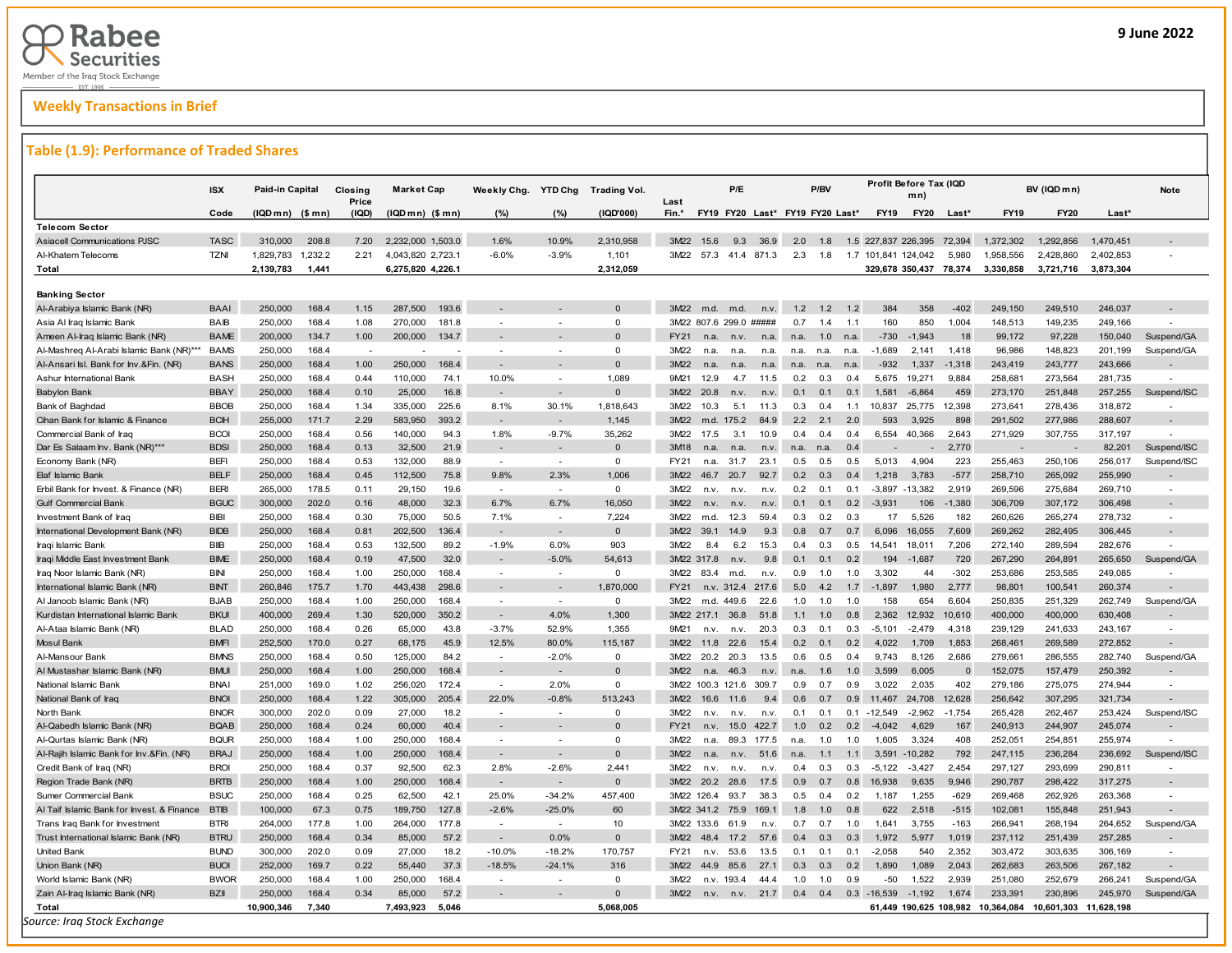

# **Table (2.0): Performance of Traded Shares**

|                                        | <b>ISX</b>                 | Paid-in Capital   |            | <b>Closing</b><br>Price | <b>Market Cap</b> |       | Weekly Chg.              | <b>YTD Chg</b>           | <b>Trading Vol.</b> | Last         |             | P/E              |                                 |           | P/BV      |      |                          | Profit Before Tax (IQD<br>mn |                |                          | BV (IQD mn)    |                | Note                     |
|----------------------------------------|----------------------------|-------------------|------------|-------------------------|-------------------|-------|--------------------------|--------------------------|---------------------|--------------|-------------|------------------|---------------------------------|-----------|-----------|------|--------------------------|------------------------------|----------------|--------------------------|----------------|----------------|--------------------------|
|                                        | Code                       | $(IQDmn)$ $($mn)$ |            | (IQD)                   | (IQD mn) (\$ mn)  |       | (%)                      | (%)                      | (IQD'000)           | Fin.*        |             |                  | FY19 FY20 Last* FY19 FY20 Last* |           |           |      | <b>FY19</b>              | <b>FY20</b>                  | Last*          | <b>FY19</b>              | <b>FY20</b>    | Last*          |                          |
| <b>Industry Sector</b>                 |                            |                   |            |                         |                   |       |                          |                          |                     |              |             |                  |                                 |           |           |      |                          |                              |                |                          |                |                |                          |
| <b>Baghdad for Packing Materials</b>   | <b>IBPM</b>                | 1,080             | 0.7        | 2.00                    | 2,160             | 1.5   | $\overline{\phantom{a}}$ | $\overline{\phantom{a}}$ | $\overline{0}$      |              |             | 3M22 114.0 311.2 | n.v.                            | 2.0       | 2.1       | 2.0  | 22                       |                              | 26             | 1,046                    | 1,053          | 1,099          |                          |
| <b>Baghdad Soft Drinks</b>             | <b>IBSD</b>                | 204,335           | 137.6      | 4.22                    | 862,295           | 580.7 | 4.7%                     | 4.2%                     | 603,073             | 3M22         | 11.5        | 12.0             | n.a                             | 1.6       | 1.7       | 1.7  | 57,217                   | 68,911                       | 6,606          | 366,178                  | 427,225        | 507,173        |                          |
| <b>Electronic Industries</b>           | <b>IELI</b>                | 18,000            | 12.1       | 0.45                    | 8,100             | 5.5   |                          | $\overline{\phantom{a}}$ | 0                   | 6M17         | n.a.        | n.a.             | n.v.                            | n.a.      | n.a.      | 0.6  |                          |                              | $-902$         |                          |                | 12,921         | Suspend/ISC              |
| Fallujah for Construction Mat. (NR)    | <b>IFCM</b>                | 3,120             | 2.1        | 3.45                    | 10,764            | 7.2   | 3.0%                     | 17.6%                    | 96,903              | 9M21         | 166.9       | n.a.             | 75.3                            | 1.3       | n.a.      | 3.6  | 28                       |                              | 107            | 3,575                    |                | 2,952          |                          |
| Nationality H. Furniture (NR)***       | <b>IHFI</b>                | 1,660             | 1.1        | 1.71                    | 2,839             | 1.9   | 6.9%                     | 31.5%                    | 7,539               | <b>FY21</b>  | n.a.        | n.v              | n.a.                            | n.a.      | 1.0       | 1.3  | $\overline{\phantom{a}}$ | $-63$                        | 204            |                          | 2,311          | 2,107          |                          |
| Al-Hilal Industries                    | <b>IHLI</b>                | 12.375            | 8.3        | 0.83                    | 10,271            | 6.9   | $-2.4%$                  | 72.9%                    | 24.924              | 9M21         | n.a.        | n.a              | n.v.                            | n.a.      | n.v.      | n.v  | $\sim$                   |                              | $-446$         |                          | $-20.746$      | $-21.625$      |                          |
| Iraqi for Carton Manufacturies         | <b>IICM</b>                | 7,590             | 5.1        | 0.95                    | 7,211             | 4.9   | $-2.1%$                  | $-9.5%$                  | 7,729               | 6M21         | n.a         | n.a              |                                 | n.a       |           | n.v. |                          |                              | $-149$         |                          |                | $-3,643$       |                          |
| Iraqi Date Processing & Marketing      | <b>IIDP</b>                | 17,250            | 11.6       | 1.03                    | 17,768            | 12.0  | $-9.6%$                  | $-11.2%$                 | 58                  | 9M21 281.8   |             | n.a              | n.v                             | 1.0       | 1.0       | 0.8  | 80                       | 45                           | $-1,109$       | 20,996                   | 21,081         | 21,030         | $\overline{\phantom{a}}$ |
| Iraqi Engineering Works                | <b>IIEW</b>                | 1,500             | 1.0        | 4.65                    | 6,975             | 4.7   | $\overline{\phantom{a}}$ | 80.2%                    | $\mathbf 0$         | 3M22         | n.a.        | n.a.             | n.v.                            | n.a.      | n.a.      | 7.1  |                          |                              | $-11$          |                          |                | 976            |                          |
| Iraqi For Tufted Carpets               | <b>IITC</b>                | 500               | 0.3        | 16.55                   | 8,275             | 5.6   | $-0.9%$                  | 10.3%                    | 83,094              | 3M22         | 6.7         | 8.1              | n.v.                            | 1.8       | 1.8       | 3.0  | 749                      | 688                          | 226            | 2,514                    | 2,713          | 2,756          | $\sim$                   |
| AI-Khazer for Construction M           | <b>IKHC</b>                | 1,100             | 0.7        | 2.20                    | 2,420             | 1.6   | $-4.3%$                  | 15.8%                    | 6,346               | FY21 125.2   |             | 12.1             | 8.5                             | 1.1       | n.a.      | 1.4  | 12                       | 101                          | 285            | 1,370                    |                | 1,779          | $\overline{\phantom{a}}$ |
| AL-Kindi of Veterinary Vac             | <b>IKLV</b>                | 5,940             | 4.0        | 1.51                    | 8,969             | 6.0   | $\sim$                   | $-3.2%$                  | 12,005              | 3M22         |             | 46.3 411.5       | n.v.                            | 1.4       | n.a.      | 1.3  | 217                      | 19                           | $-143$         | 7,092                    |                | 7,125          |                          |
| Al-Mansour Pharmaceutical Industries   | <b>IMAP</b>                | 16,000            | 10.8       | 2.60                    | 41,600            | 28.0  | 2.0%                     | 21.5%                    | 26,636              | 3M22         | n.v.        | n.v              | n.v.                            | 1.1       | 1.6       | 4.1  | $-1,961$                 | $-286$                       | $-64$          | 5,511                    | 5,755          | 10,103         |                          |
| Modern Chemical Industries (NR)        | <b>IMCI</b>                | 180               | 0.1        | 100.00                  | 18,000            | 12.1  | $\sim$                   | 43.9%                    | $\Omega$            | 3M22         | n.v.        | n.v.             | n.v                             | 3.6       | 2.3       | 3.8  | $-42$                    | $-169$                       | $-18$          | 5,006                    | 4,838          | 4,757          |                          |
| Modern Construction Mat. (NR)          | <b>IMCM</b>                | 5,371             | 3.6        | 0.47                    | 2,524             | 1.7   |                          |                          | $\mathbf{0}$        | FY13         | n.a.        | n.a.             | 10.4                            | n.a.      | n.a.      | 0.5  |                          |                              | 263            |                          |                | 4,936          | Suspend/ISC              |
| National Comp. for Met. Ind. M.&B.     | <b>IMB</b>                 | 7,500             | 5.1        | 2.22                    | 16,650            | 11.2  | 8.3%                     | $-4.3%$                  | 3,714               | 3M22         | n.v.        | n.v.             | 22.0                            | n.v.      | n.v.      | 3.2  | $-541$                   | $-299$                       | 189            | $-3,117$                 | $-3,246$       | 5,251          |                          |
| Modern Sew ing***                      | <b>IMOS</b>                | 2.000             | 1.3        | 6.00                    | 12.000            | 8.1   | $-4.0%$                  | 13.2%                    | 5.303               | 3M22         | 19.6        | 39.7             | 34.2                            | 2.9       | 5.2       | 3.5  | 391                      | 396                          | 152            | 2,230                    | 2.561          | 3,476          |                          |
| National Chemical & Plastic Industries | <b>INCP</b>                | 15,188            | 10.2       | 2.40                    | 36,450            | 24.5  | 3.0%                     | $-0.8%$                  | 8,803               | 9M21         | 28.1        | n.a.             | 32.4                            | 8.4       | n.a.      | 3.2  | 1,026                    |                              | 845            | 3,430                    |                | 11,502         |                          |
| Ready Made Clothes***                  | <b>IRMC</b>                | 3,187             | 2.1        | 7.50                    | 23,900            | 16.1  | $-0.4%$                  | $-42.3%$                 | 29,660              | 3M22         | 1161        | 170.8            | 162.4                           | 10.7      | 8.8       | 9.7  | 198                      | 111                          | 21             | 1,864                    | 2,149          | 2,458          |                          |
| The Light and Mining Industries (NR)   | ITLI                       | 16,800            | 11.3       | 0.31                    | 5,208             | 3.5   | $\overline{a}$           | $\blacksquare$           | $\mathbf 0$         | <b>FY17</b>  | n.a.        | n.a.             | n.v.                            | n.a.      | n.a.      | n.v. |                          |                              | $-1,547$       |                          |                | $-19,806$      | Suspend/ISC              |
| Total                                  |                            | 340,676           | 229.4      |                         | 1,104,378         | 743.7 |                          |                          | 915,787             |              |             |                  |                                 |           |           |      | 57,396 69,462            |                              | 4,535          | 417,697                  | 445,694        | 557,328        |                          |
|                                        |                            |                   |            |                         |                   |       |                          |                          |                     |              |             |                  |                                 |           |           |      |                          |                              |                |                          |                |                |                          |
| <b>Hotel &amp; Tourism Sector</b>      |                            |                   |            |                         |                   |       |                          |                          |                     |              |             |                  |                                 |           |           |      |                          |                              |                |                          |                |                |                          |
| Ashour Hotel (NR)                      | <b>HASH</b>                | 376               | 0.3        | 9.00                    | 3,387             | 2.3   | 2.3%                     | 40.6%                    | 10,881              | 3M22         | n.v.        | n.v              | n.a.                            | 18.1      | 18.1      | 25.4 | $-29$                    | $\Omega$                     |                | 133                      | 133            | 133            |                          |
| <b>Baghdad Hotel</b>                   | <b>HBAG</b>                | 3,844             | 2.6        | 8.01                    | 30,790            | 20.7  | $\overline{\phantom{a}}$ | 2.4%                     | $\mathbf{0}$        | 3M22         |             | 13.5 142.4       | 13.7                            | 41        | 4.7       | 3.5  | 2,386                    | 216                          | 560            | 7,827                    | 6,519          | 8,695          | $\overline{a}$           |
| <b>Babylon Hotel</b>                   | <b>HBAY</b>                | 2,000             | 1.3        | 85.00                   | 170,000           | 114.5 |                          | 6.3%                     | 89,915              | 3M22         |             | 36.2 80.3        | 35.9                            |           | 13.0 17.2 | 12.6 | 4,146                    | 1,933                        | 3,117          | 11,550                   | 9,013          | 13,530         |                          |
| <b>Ishtar Hotels</b>                   | <b>HISH</b>                | 7,000             | 4.7        | 8.50                    | 59,500            | 40.1  | $\sim$                   | 84.8%                    | 49,025              | 3M22         | n.a         | n.v              | n.v                             | n.a.      | 3.5       | 6.6  |                          | $-1,907$                     | $-165$         |                          | 10,499         | 9,076          |                          |
| Karbala Hotels***                      | <b>HKAR</b>                | 7,500             | 5.1        | 0.88                    | 6,600             | 4.4   | $-7.4%$                  | $-4.3%$                  | 2,278               | 3M22         | n.v.        |                  | 179.6 #####                     | 0.8       | 0.7       | 0.8  | $-4$                     | 35                           | $-5$           | 8,170                    | 8,203          | 8,197          |                          |
| Mansour Hotel                          | <b>HMAN</b>                | 2.923             | 2.0        | 13.50                   | 39,461            | 26.6  | $\sim$                   | 28.6%                    | 16,065              | 3M22         | 50.2        | n.v.             | 32.6                            | 9.0       | 9.5       | 13.1 | 757                      | $-1,104$                     | 303            | 4,201                    | 2.771          | 3,009          |                          |
| National Company for Tourism Inv       | <b>HNTI</b>                | 6,253             | 4.2        | 9.40                    | 58,780            | 39.6  | $-19.7%$                 | 8.7%                     | 630,149             | 3M22         | 44.2        | n.a.             | 342.8                           | 4.2       | n.a       | 3.5  | 1,286                    |                              | 43             | 13,548                   |                | 16,610         |                          |
| Palestine Hotel                        | <b>HPAL</b>                | 4,470             | 3.0        | 8.25                    | 36,878            | 24.8  | $\sim$                   | $-1.7%$                  | $\mathbf{0}$        | 3M22         | 98.7        | n.a              | 38.8                            | 4.8       | n.a.      | 4.0  | 430                      | $\sim$                       | 238            | 8,822                    | $\overline{a}$ | 9,133          | Suspend/GA               |
| Al-Sadeer Hotel***                     | <b>HSAD</b>                | 1.363             | 0.9        | 13.50                   | 18.399            | 12.4  | $-6.9%$                  | 26.2%                    | 65.370              | 3M22         | m.d.        | m.d.             | n.v.                            | n.v.      | n.v.      | 16.5 | $-146$                   | $-139$                       | $-26$          | $-819$                   | $-957$         | 1,118          |                          |
| Mosul Dam Tourist Village (NR)         | <b>HTVM</b>                | 240               | 0.2        | 6.27                    | 1,505             | 1.0   | $\overline{\phantom{a}}$ | 71.8%                    | $\mathbf 0$         | 3M22         | 12.1        | n.v.             | n.v.                            | n.v.      | n.v.      | n.a. | 109                      | $-177$                       | 11             | $-1,417$                 | $-1,579$       |                |                          |
| Total                                  |                            | 35,969            | 24.2       |                         | 425,300           | 286.4 |                          |                          | 863,682             |              |             |                  |                                 |           |           |      | 8,936                    | $-1,142$                     | 4,077          | 52,017                   | 34,602         | 69,501         |                          |
|                                        |                            |                   |            |                         |                   |       |                          |                          |                     |              |             |                  |                                 |           |           |      |                          |                              |                |                          |                |                |                          |
| <b>Services Sector</b>                 |                            |                   |            |                         |                   |       |                          |                          |                     |              |             |                  |                                 |           |           |      |                          |                              |                |                          |                |                |                          |
| Al-Ameen Estate Inv.                   | SAE                        | 6,960             | 4.7        | 1.50                    | 10,440            | 7.0   |                          |                          | $\Omega$            | 3M22         | 30.7        | 30.1             | 51.3                            | 0.7       | 0.7       | 1.4  | 169                      | 174                          | $-38$          | 6,453                    | 7,093          | 7,308          |                          |
| AL-Badia for General Trans             | <b>SBAG</b>                | 2.200             | 1.5        | 0.59                    | 1.298             | 0.9   | ÷,                       |                          | $\Omega$            | <b>FY17</b>  | n.a.        | n.a              | n.v.                            | n.a.      | n.a.      | 1.2  |                          |                              | $-339$         | $\overline{\phantom{a}}$ |                | 1,121          | Suspend/ISC              |
|                                        |                            |                   |            |                         |                   |       |                          |                          |                     |              |             |                  |                                 |           |           |      |                          |                              |                |                          |                |                |                          |
| <b>Baghdad Passengers Transport</b>    | <b>SBPT</b><br><b>SIBD</b> | 1,000<br>3,000    | 0.7<br>2.0 | 29.50<br>$\overline{a}$ | 29,500            | 19.9  | 3.0%<br>÷.               | 7.3%                     | 103,791<br>$\Omega$ | 3M22<br>3M22 | 10.1<br>n.a | 11.9             | 15.8                            | 4.6       | 4.5       | 5.2  | 1,785<br>164             | 1,559<br>201                 | 1,078<br>$-48$ | 3,891<br>4,510           | 4,107<br>4,682 | 5,623<br>4,624 |                          |
| Ibdaa Al-Sharq Al-Aw sat G. Cont. (NR) |                            |                   |            |                         |                   |       |                          |                          | $\Omega$            |              |             | n.a              | n.a                             | n.a.      | n.a.      | n.a. |                          |                              |                |                          |                |                |                          |
| Iraqi for General Transp. (NR)         | <b>SIGT</b>                | 3,900             | 2.6        | 1.14                    | 4,446             | 3.0   | $\sim$                   | $\overline{a}$           | $\mathbf 0$         | 3M21         | n.a         | n.a              | n.v                             | n.a       | n.a       | 1.4  |                          |                              | $-29$          |                          |                | 3,183          | Suspend/ISC              |
| Iraqi Land Transport                   | SILT                       | 14,000            | 9.4        | 1.55                    | 21,700            | 14.6  |                          |                          |                     | 3M20         | n.v.        | n.a              | n.v.<br>40                      | 2.7<br>41 | n.a.      | 2.8  | $-1,226$                 |                              | 424            | 7,733                    |                | 7,733          | Suspend/ISC              |
| Kharkh Tour Amuzement City***          | <b>SKTA</b>                | 1,500             | 1.0        | 2.81                    | 4,215             | 2.8   | 2.9%                     | $-6.3%$                  | 141,228             | 3M22 151.7   |             | n.v              |                                 |           | 3.9       | 2.6  | 34                       | $-42$                        | 263            | 1,161                    | 1,119          | 1,641          |                          |
| Al-Mosul for Funfairs**                | <b>SMOF</b>                | 1,500             | 1.0        | 12.50                   | 18,750            | 12.6  | 7.3%                     | 10.6%                    | 100,704             | 3M22         |             | 50.7 346.2       | 172.8                           | 6.5       | 6.4       | 9.0  | 252                      | 37                           | $-55$          | 1,982                    | 2,021          | 2,084          |                          |
| Mamoura Real-estate Inv                | <b>SMRI</b>                | 22,780            | 15.3       | 3.54                    | 80,641            | 54.3  | 8.9%                     | 45.1%                    | 403,488             | 3M22         | m.d.        | m.d              | 55.9                            | 1.7       | 3.0       | 3.3  | $\mathbf{1}$             | 27                           | 57             | 23,364                   | 23,391         | 24,797         |                          |
| AL-Nukhba for Construction             | SNUC                       | 2,066             | 1.4        | 0.35                    | 723               | 0.5   | $-2.8%$                  | $-30.0%$                 | 6,284               | 9M21         | n.v.        | n.v.             | 340.9                           | 0.3       | 0.3       | 0.3  | $-13$                    | $-12$                        | 5              | 2,528                    | 2,516          | 2,516          |                          |
|                                        |                            | 58,906            | 39.7       |                         | 171,713           | 115.6 |                          |                          | 755,495             |              |             |                  |                                 |           |           |      | 1,165                    | 1,944                        | 1,318          | 51,623                   | 44,929         | 60,631         |                          |
| Source: Irag Stock Exchange            |                            |                   |            |                         |                   |       |                          |                          |                     |              |             |                  |                                 |           |           |      |                          |                              |                |                          |                |                | 5                        |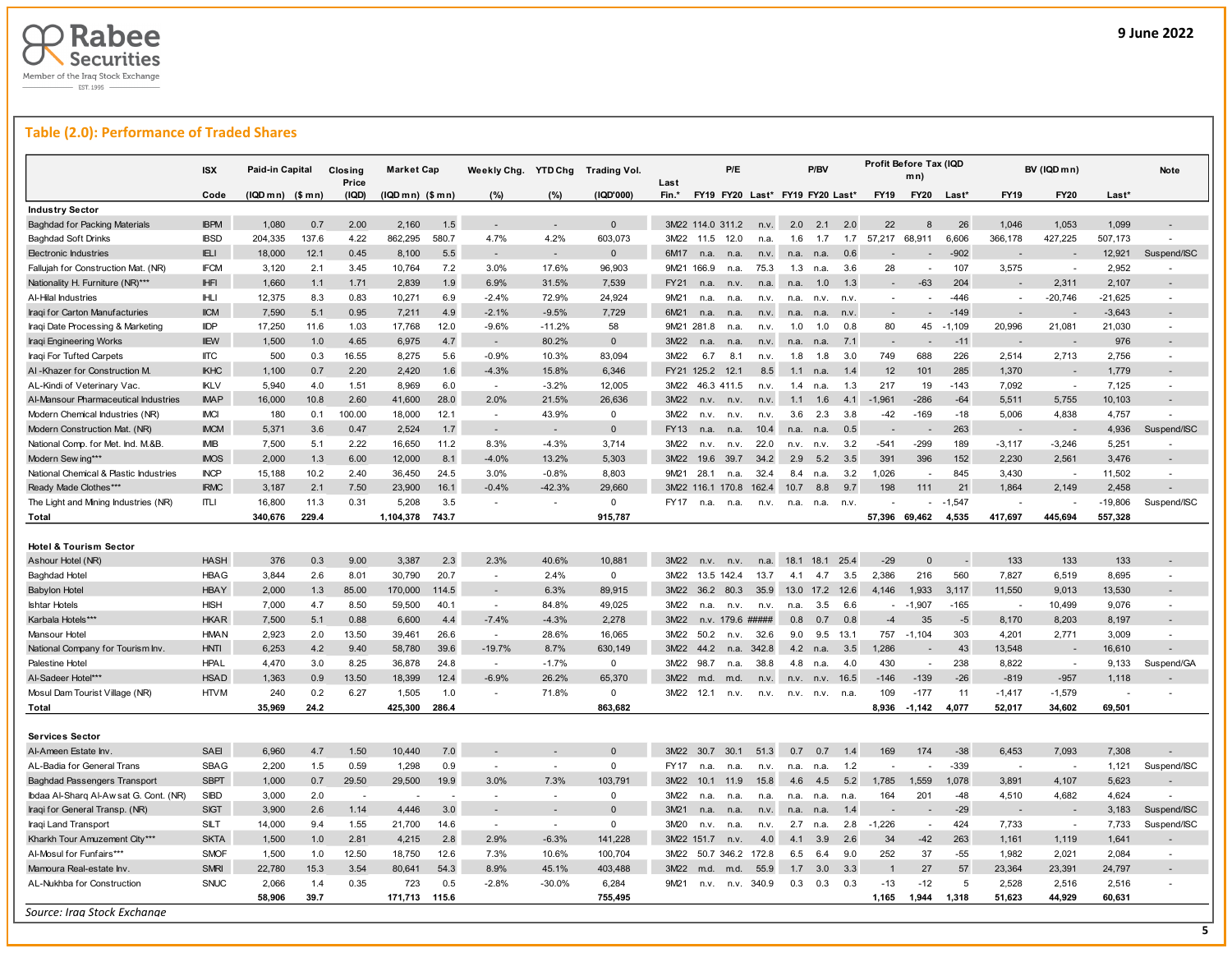L

### **Table (2.1): Performance of Traded Shares**

|                                        | <b>ISX</b>  | <b>Paid-in Capital</b> |       | Closina<br>Price | <b>Market Cap</b> |       | Weekly Chg.              | <b>YTD Chg</b> | <b>Trading Vol.</b> | Last  |             | P/E        |                                 |      | P/BV           |     |                         | Profit Before Tax (IQD<br>mn) |                 |                                    | BV (IQD m n)             |         | <b>Note</b>              |
|----------------------------------------|-------------|------------------------|-------|------------------|-------------------|-------|--------------------------|----------------|---------------------|-------|-------------|------------|---------------------------------|------|----------------|-----|-------------------------|-------------------------------|-----------------|------------------------------------|--------------------------|---------|--------------------------|
|                                        | Code        | $(IQDmn)$ (\$ mn)      |       | (IQD)            | $(IQDmn)$ $($mn)$ |       | (%)                      | (%)            | (IQD'000)           | Fin.* |             |            | FY19 FY20 Last* FY19 FY20 Last* |      |                |     | <b>FY19</b>             | <b>FY20</b>                   | $Last*$         | <b>FY19</b>                        | <b>FY20</b>              | $Last*$ |                          |
| <b>Agriculture Sector</b>              |             |                        |       |                  |                   |       |                          |                |                     |       |             |            |                                 |      |                |     |                         |                               |                 |                                    |                          |         |                          |
| Al-Ahlyia for Agricultural Prod.       | AAHP        | 575                    | 0.4   | 0.94             | 541               | 0.4   |                          |                | $\Omega$            | 9M21  | 30.5        | 34.8       | n.v.                            | 1.8  | 2.0            | 1.7 | 21                      | 18                            | $-9$            | 348                                | 327                      | 313     |                          |
| Iraqi Agricultural Products Mark. Meat | <b>AIPM</b> | 5,000                  | 3.4   | 4.85             | 24.250            | 16.3  | 1.0%                     | 7.8%           | 30,438              | 3M22  |             | 43.6 735.2 | 45.7                            | 3.0  | 2.8            | 2.4 | 641                     | 36                            | 133             | 8.034                              | 8,162                    | 9,946   | $\overline{\phantom{a}}$ |
| Iraqi Agricultural Products            | <b>AIRP</b> | 360                    | 0.2   | 21.00            | 7.560             | 5.1   |                          | 13.5%          | $\Omega$            | 3M22  | 32.3        | 34.3       | 12.6                            | 1.7  | 1.8            | 2.7 | 158                     | 156                           | 151             | 2,532                              | 2.504                    | 2.753   |                          |
| Iraqi for Seed Production***           | <b>AISP</b> | 20.000                 | 13.5  | 10.47            | 209.400           | 141.0 | 1.4%                     | 16.2%          | 270.361             | 9M21  | 16.7        | 7.9        | n.v.                            | 3.3  | 3.0            | 2.7 | 4.741                   | 14.088                        | 8.356           | 24,344                             | 36,376                   | 76,689  |                          |
| Modern Animal & Agr. Production        | <b>AMAP</b> | 4,101                  | 2.8   | 0.21             | 861               | 0.6   |                          |                | $\Omega$            | 6M20  | n.a.        | n.a.       | 9.8                             | n.a. | n.a.           | 0.2 |                         |                               | 44              |                                    | $\overline{\phantom{a}}$ | 4,066   | Suspend/ISC              |
| Middle East Prod. & Marketing-Fish     | AMEF        | 300                    | 0.2   | 8.25             | 2.475             | 1.7   |                          | $\sim$         | 315,853             | 6M21  | n.v.        | n.v.       | n.v.                            | 1.9  | 4.3            | 3.4 | $-174$                  | $-42$                         | 44              | 1,383                              | 664                      | 722     |                          |
| AL - Rebas for Poultry & Feed          | <b>AREB</b> | 30,000                 | 20.2  | $\sim$           |                   |       |                          |                | $\Omega$            | FY21  | n.a.        | n.a.       | n.a.                            |      | n.a. n.a. n.a. |     | 2.794                   | 3.194                         | $-295$          | 41,062                             | 17,682                   | 51,386  |                          |
| Total                                  |             | 30,336                 | 20.4  |                  | 245.087           | 165.0 |                          |                | 616.652             |       |             |            |                                 |      |                |     | 5.386                   | 14.257                        | 8.718           | 36,641                             | 48.032                   | 94,489  |                          |
| <b>Insurance Sector</b>                |             |                        |       |                  |                   |       |                          |                |                     |       |             |            |                                 |      |                |     |                         |                               |                 |                                    |                          |         |                          |
| AHliya For Insurance (NR)              | <b>NAHF</b> | 7,000                  | 4.7   | 0.50             | 3.500             | 2.4   | $\overline{\phantom{0}}$ | $-9.1%$        | $\Omega$            | 3M22  | n.v.        | n.v.       | 6.5                             | 0.5  | 1.5            | 0.5 | $-271$                  | $-113$                        | 126             | 2,168                              | 2,075                    | 7.316   |                          |
| Al-Ameen for Insurance***              | <b>NAME</b> | 4,690                  | 3.2   | 0.56             | 2,626             | 1.8   | $-6.7%$                  | $-14.9%$       | 992                 |       | 3M22 118.2  | 19.9       | 6.8                             | 0.7  | 0.7            | 0.6 | 26                      | 144                           | 79              | 4,040                              | 4,228                    | 4,616   | $\overline{\phantom{a}}$ |
| Dar Al-Salam for Insurance (NR)        | <b>NDSA</b> | 7,000                  | 4.7   | 0.39             | 2,730             | 1.8   | $\sim$                   | $-32.8%$       | $\mathbf{O}$        | 9M21  | 33.0        | 48.7       | 39.5                            | 0.6  | 0.8            | 0.4 | 162                     | 161                           | $5\overline{5}$ | 8,055                              | 8,077                    | 7.688   |                          |
| Gulf Insurance&Reinsurance***          | <b>NGIR</b> | 7,000                  | 4.7   | 0.35             | 2,450             | 1.6   | 25.0%                    | $-47.8%$       | 1,765               | 9M21  | 123.9 323.2 |            | 28.2                            | 0.6  | 2.1            | 0.3 | 13                      | 18                            | 65              | 2,361                              | 2,366                    | 7,605   | $\overline{\phantom{a}}$ |
| Al-Hamraa for Insurance (NR)***        | <b>NHAM</b> | 25,000                 | 16.8  | 0.80             | 20,000            | 13.5  |                          | $-18.4%$       | 5.600               | 3M22  | 5.0         | 3.3        | n.a.                            | 0.3  | 0.3            | 1.8 | 686                     | 1.057                         | 841             | 9.287                              | 10.578                   | 11,351  |                          |
| Total                                  |             | 50.690                 | 34.1  |                  | 31,306            | 21.1  |                          |                | 8,357               |       |             |            |                                 |      |                |     | 617                     | 1,267                         | 1.116           | 25,911                             | 27,323                   | 38,576  |                          |
| <b>Investment Sector</b>               |             |                        |       |                  |                   |       |                          |                |                     |       |             |            |                                 |      |                |     |                         |                               |                 |                                    |                          |         |                          |
| Al-Ameen Financial Inv. (NR)           | <b>VAMF</b> | 1,500                  | 1.0   | 0.55             | 825               | 0.6   | $\sim$                   | $-8.3%$        | $\Omega$            | 3M22  | n.v.        | 404.9      | 106.8                           | 1.6  | 1.3            | 0.5 | $-7$                    | $\mathbf{3}$                  | $-1$            | 827                                | 829                      | 1,536   |                          |
| AL-Batek Investment (NR)               | <b>VBAT</b> | 1.000                  | 0.7   | 0.45             | 450               | 0.3   |                          | $\sim$         | $\mathbf{O}$        |       | FY19 558.5  | n.a.       | 558.5                           | 0.4  | n.a.           | 0.4 |                         |                               |                 | 1.220                              | $\sim$                   | 1,220   | Suspend/ISC              |
| Al-Khair for Financial Inv. (NR)       | <b>VKHF</b> | 7,000                  | 4.7   | 0.10             | 700               | 0.5   |                          |                | $\Omega$            | 6M20  | n.v.        | n.a.       | n.v.                            | 0.8  | n.a.           | 0.3 | $-1.246$                | $\overline{\phantom{a}}$      | $-54$           | 2,048                              | $\sim$                   | 2.048   | Suspend/ISC              |
| Bain Al-Nahrain Financial Inv. (NR)    | <b>VMES</b> | 1,000                  | 0.7   | 0.90             | 900               | 0.6   |                          |                | $\mathbf{O}$        | 3M22  | n.v.        | n.v.       | n.v.                            | 1.8  | 1.9            | 1.9 | $-96$                   | $-35$                         | $-52$           | 498                                | 464                      | 466     |                          |
| AL-Wiaam for Financial Inv. (NR)       | <b>VWIF</b> | 2,000                  | 1.3   | 0.25             | 500               | 0.3   | $\overline{\phantom{0}}$ | $-7.4%$        | $\mathbf{O}$        | 3M22  | 24.3        | 12.8       | 11.5                            | 0.7  | 0.7            | 0.3 | 63                      | 120                           | $-17$           | 1,890                              | 1,992                    | 1.949   | $\overline{\phantom{a}}$ |
| Al-Zaw raa for Financial Inv. (NR)     | <b>VZAF</b> | 1.150                  | 0.8   | 0.20             | 230               | 0.2   |                          | $\sim$         | $\Omega$            | 3M22  | n.v.        | n.v.       | n.v.                            | 0.4  | 0.3            | 0.2 | $-58$                   | $-71$                         | $-4$            | 1.062                              | 1.167                    | 946     |                          |
| Total                                  |             | 13.650                 | 9.2   |                  | 3.605             | 2.4   |                          |                |                     |       |             |            |                                 |      |                |     | $-1.343$                | 17                            | $-127$          | 7.546                              | 4.452                    | 8.165   |                          |
| <b>Grand Total</b>                     |             | 13,570,356             | 9.138 |                  | 15.751.132 10.607 |       |                          |                | 10.540.037          |       |             |            |                                 |      |                |     | 463.282 626.867 206.992 |                               |                 | 14.286.376  14.928.052  16.330.194 |                          |         |                          |

### *Source: Iraq Stock Exchange*

\*Average data was calculated according to the recent twelve months, by dividing the total trading volume in the last twelve months by the total number of trading days (excluding the No. of days shares were suspended due to *\*\* Last Financials: The date of the most recent financial statements.* 

P/E (Last): While calculating P/E (Last), we divided "Current Mcap" to "trailing net profit" when the recently announced financial statements are for the interim period. For the companies which trailing profit cannot be ca we divided "Current MCap" to "annualized YTD profit," while calculating P/E (Last). We adjusted unaudited profit before tax values by deducting 15% income tax, while calculating annualized YTD profit.

 *P/BV (Last): Calculated by dividing "Current Mcap" to "BV in its Last Financials".*

Iragi banks started to publish IFRS annual reports starting 2016; however, interim period results are available according to Iragi accounting rules. As a result, we will continue to depend only on the financial results pre *rules to be able to work with consistent data till the financial statements for both quarterly and annual data will be available according to IFRS standards.* 

\*\*\*When the original shares resume trading, we start using the number of shares that the company will reach after the capital increase with the assumption that the capital increase was reflected to the price of the shares. *Mcap.*

*Note: "Suspend/ISC" companies are not trading due to ISC Instructions.*

 *"Suspend/GA" companies are not trading due to General Assembly Meetings.*

"(NR)": These are the companies which are trading in the Non-Regular market (in compliance with Iraq Securities Commission law numbered 132/9 on 20/12/2012). These companies were moved to the secondary market (non-regular) decrease in their trading volume and the number of days that these companies are being traded for. Please note, according to the Regulations of the Secondary Market, in each trading session, the average share price will be maximum increase and decrease of +/-20% will be based on the average price in the previous session. The price should be valid during three effective trading sessions after the listing, and it will be free in the first trad "We use the FX rate given by the bank that Rabee Securities makes its banking transactions while calculating the dollar values in our research reports instead of CBI market FX rate to be more conservative."